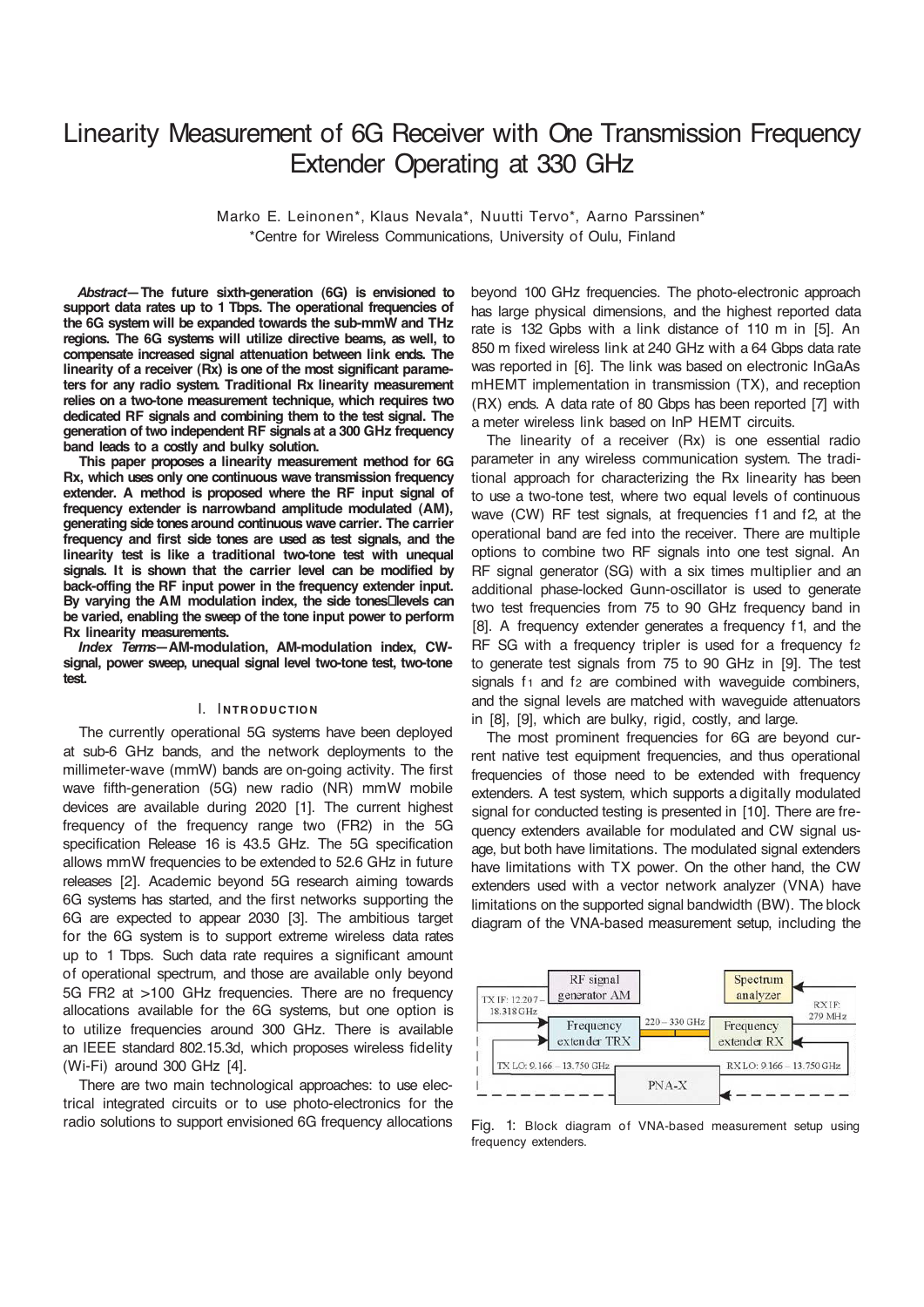

Fig. 2: Transmission power of Tx extender at 220 - 330 GHz band.

300 GHz frequency extenders, is shown in Fig. 1. The upand down-conversion of the local oscillator (LO) frequencies can be applied and controlled from the VNA or an external SG [11]. The TX signal up-conversion to RF frequency is done by multiplying the TX intermediate frequency (IF) signal 18 times in the Tx extender. The down-conversion LO is generated by multiplying the RX LO 24 times in Rx extender, and then it is mixed with the RF signal. The TX LO is used for TX reflection coefficient measurements.

#### II. Frequency Extender Measurement setup

The RF testing at 300 GHz frequency range requires frequency extenders, and the CW ones provide the highest output power. The CW frequency extenders use an RF architecture, where both RF and LO signals are multiplied several times in the RF signal chain. Thus those are very nonlinear RF devices, and the BW of the extender is limited. The Tx extender's internal signal multiplications prevent the linear combination of multiple signals due to a self-mixing. The CW Tx frequency extender has a constant TX output power when RF and LO signals are set at normal operating levels.

The CW extender's typical operation does not support the Rx's linearity measurement since the linearity measurement requires to sweep the input power levels of two different test frequencies. A proposal of usage of CW extenders for the linearity measurements is addressed in the following subsections considering the mentioned limitations.

#### *A. Output Power Control of Frequency Extender*

The transmitter (Tx) extender's output power is measured and modelled over the band of interest from 220 GHz to 330 GHz in Fig. 2. The TX power of the extender should be constant, but the response shows around 4.5 dB ripple, which is in-line with the specification in [11].

It was noticed that the TX power could be changed by adjusting the RF input power level to the Tx extender, and the measured TX control curve at 300 GHz frequency with varied RF input power is shown in Fig. 3. However, it should be noted that the power control is highly nonlinear to the extender's input power.



Fig. 3: Pin vs Pout of the Tx extenders at 300 GHz. The input power can be used to control the output power but the control is highly nonlinear.



Fig. 4: AM-modulation accuracy of RF signal generator at 279 MHz.

### *B. AM-signal Generation for Frequency Extender*

The theoretical one sided AM-modulation signal power P2 at frequency f2 with a known modulation index m is [12]

$$
\begin{array}{cc}\n(m \\
TToo)\n\end{array} \tag{1}
$$

where  $P_1$  is the carrier signal power at the at frequency  $f_1$  in dBm and the m is a percentage point. For 100% modulation  $(m = 1.0)$ , the amplitude of each sidebands will be one-half of the carrier amplitude or -6 dB below the carrier power [12].

The measured AM-modulation accuracy of the RF signal generator [13] at 279 MHz is compared with the calculated values when the modulation index is varied from 1% to 99% is shown in Fig. 4. The measured AM-test tone level accuracy is 0.4 dB to the theoretical value when the modulation index is higher than 1%. Thus, the measured accuracy is significantly better than the maximum 6% error in the signal generator specification [13].

# *C. Third Order Intercept Point with Unequal Test Tones*

The CW frequency extenders have severe signal BW lim itations due to signal multiplication RF architecture, but those can support a narrowband AM-modulation around the carrier CW based on measurement results. The carrier CW signal and the AM-modulation signal or the AM-beat can be used as test signals f1 and f2, respectively as shown in Fig. 5a. The 2nd order non-linearity generates intermodulation (IM) to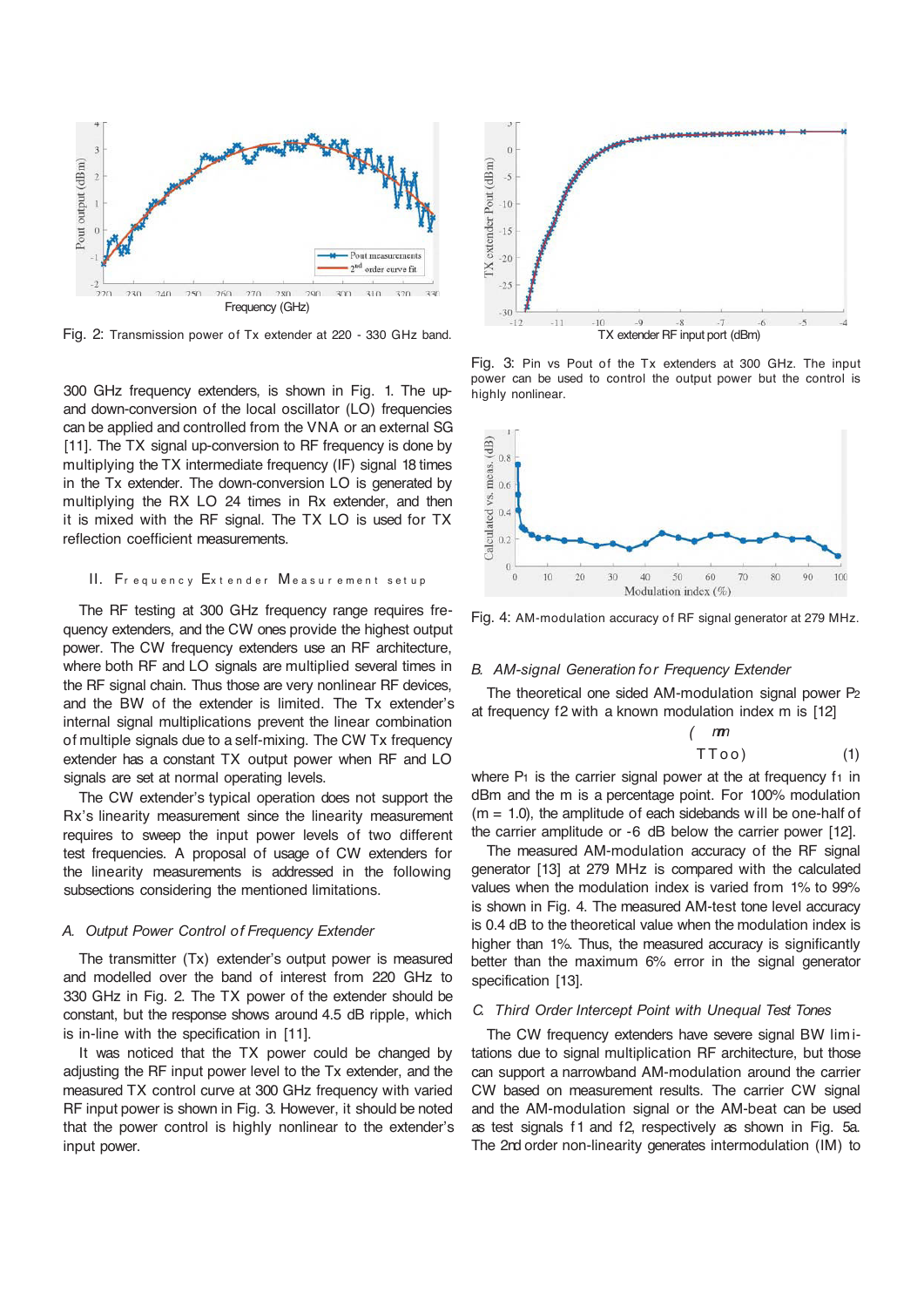

Fig. 5: Expected nonlinear components at DUT output with (a) AM modulation and (b) two tone test.

frequency f3 and and 3rd to f4. Test tones are equal powers at f1 and f2 frequencies in the traditional two-tone measurement, and the IMs at frequencies at f<sub>3</sub> and f<sub>4</sub> are is due to 3rd and 5th non-linearities as illustrated in Fig. 5b.

The input 3rd order intercept point (IIP3) for the two-tone test with unequal signals and can be calculated as in [14], [15]

$$
Plot \n= P\{n + \frac{1}{2} - \frac{1}{2}\}
$$

where *P^* is input power at f1, *P2ut* is output power at f2 and *P™1* input power at f3 frequency.

The linearity of the spectrum analyzer (E4446A) was measured with the traditional two-tone test. The measured IIP3 was 31 dBm, which was higher than the 28 dBm specification [17], and the spectrum analyzer was linear enough for the receiver IIP3 measurement. The linearity of the output of the signal generator was measured with an AM-modulated signal. The TX frequency 16.666 GHz was selected, and the RF level was set -5.8 dBm. The AM-modulation of the RF signal was varied with the modulation index from 0.1% to 99%. The AM-modulation signal level varied from -71.8 dBm to -11.9 dBm as shown in Fig. 6. The 3rd order output intercept point (OIP3) of 5.1 dBm for the AM-modulator's linearity of RF signal generator has been measured, and measured signal levels are shown in Fig 6. similarly, the value of output 2nd order intercept point (OIP2) is 10.1 dBm. It can be seen that the intermodulation (IM) products of 2nd and 3rd order nonlinearities are following almost perfectly the theoretical 2:1 and 3:1 slopes.



Fig. 6: Signal generator linearity with 10 kHz AM-modulated CW signal at 16.666 GHz.



Fig. 7: Photograph of used frequency extenders for 220 - 330 GHz.

## III. Frequency Extender Linearity Measurements

The linearity of VNA Rx frequency extender supporting frequencies 220 - 330 GHz [11] was measured using only one TX extender with the AM-modulation based two-tone test. The narrow band AM-modulated CW carrier passes the extender's RF signal chain linearly without significant intermodulation products. In contrast, two CW tones within the VNA frequency extender generates intermodulation distortion components over the whole spectrum the extender.

The TX IF of 16.666 GHz was narrowband AM-modulated with a 10 kHz modulation rate and fed into the Tx extender. The VNA controlled the LO frequencies of extenders, and the 12.51162 GHz was used for the RX LO. The signal levels of RF and LOs were set so that the extenders operated in typical conditions. The carrier CW signal at Tx extender output signal was on constant level 3.3 dBm at 300 GHz (f1) RF frequency. The TX CW carrier level could be decreased, taking back-off from the maximum output power, as discussed in section II.

A photograph of the frequency extenders used in the measurements and those directly connected during the linearity measurement is shown in Fig. 7. The Rx extender module was used in a standard operation mode and, thus, a 30 dB waveguide attenuator in front of the Rx extender module, as shown in Fig. 7.

The Rx extender's IF output was connected to the spectrum analyzer, and the output frequency was set 279 MHz with Rx